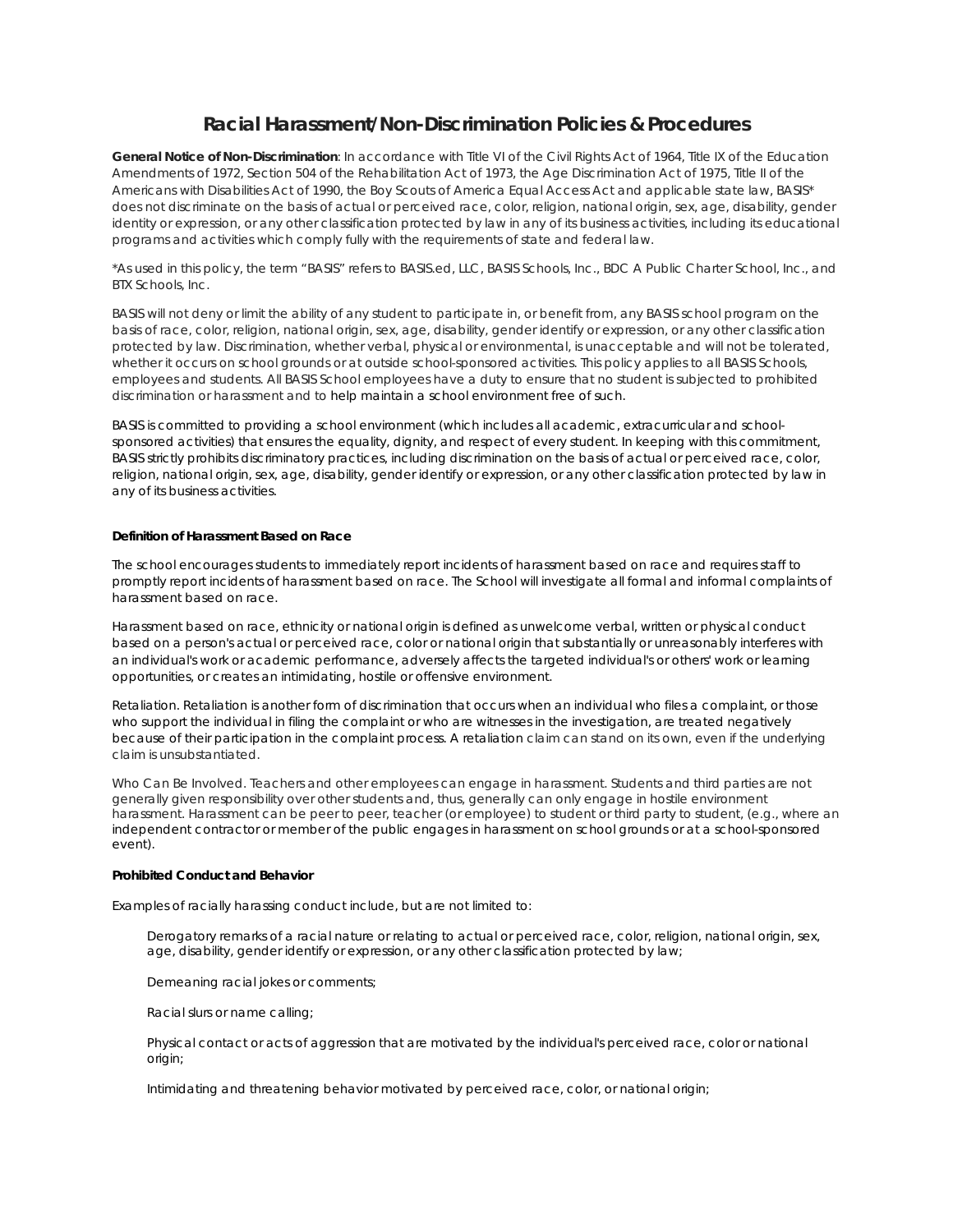Graffiti and other display of written materials or pictures depicting racial/ethnic slurs or derogatory sentiments.

These examples can be staff-to-student, student-to-student conduct, or third party to student.

#### **Formal Complaint Procedures**

All Discriminatory and/or Harassment Complaints, both informal and formal, will be investigated by the School. The School's established protocol for recordkeeping complies with the recordkeeping requirements for Arizona Charter Schools.

**How to File a Complaint**. All complaints of suspected, observed or experienced harassment based on race shall be reported immediately to:

Beverly Traver Compliance and Equity Investigator BASIS.ed 7975 N. Hayden Road, Suite B100 Scottsdale, AZ 85258 480-289-2088

A complaint may, but is not required to be, written on the Harassment and/or Bullying Complaint Form, a copy of which is available from the School. Any teacher or employee of the School who either reasonably believes a student has been harassed or who receives a complaint or notice of harassment must immediately report the alleged behavior or notice to the above-named individual. A staff member's failure to comply with this Policy shall be grounds for disciplinary action, up to and including termination.

**Initial Review of Allegations**. Upon receipt of information of a complaint of harassment the school will take prompt and immediate steps to investigate. The investigator will discuss the alleged harassment with the complainant and the actions the complainant is seeking in response to the harassment. If a school employee has directly observed racial harassment of a student, the investigator shall immediately contact the student who was harassed (or the parent, depending upon the age of the student), explain that the school is responsible for taking steps to correct the harassment, and discuss the harassment and desired actions with the student (or the parent). The School will take reasonable steps to intervene to attempt to stop the harassment unless circumstances would make such intervention inappropriate or dangerous.

**The Investigation**. Every instance of racial harassment of which the school has notice shall be promptly investigated and may be reported to the local police department for independent investigation depending upon the nature, frequency and severity of the alleged harassment. The School will conduct adequate, reliable and impartial investigations of reported incidents. If deemed appropriate based on the circumstances, the school may take reasonable action(s) that are intended to stop the harassment, remedy the harassment, and prevent recurrence during the investigation to protect the alleged victim of harassment including, but not limited to, segregating the alleged harasser from the alleged victim, placing the alleged harasser on paid leave, etc. Responsive measures will be designed to minimize, as much as possible, the burden on the alleged victim. Whenever possible, the alleged victim shall not be removed from class or an activity, and the alleged harasser will be separated from the alleged victim, and if appropriate, other students. BASIS uses a preponderance of the evidence standard (i.e., it is more likely than not that the harassment occurred) to resolve complaints of harassment or discrimination. The investigation will be grounded in reasonableness and the school will have flexibility to determine appropriate responses.

**Limited Confidentiality**. The investigator will make every effort to keep the investigation and the parties thereto, including witnesses, confidential, except as necessary to carry out the investigation.

**Factors for Consideration**. Factors that may be considered during the investigation include the following:

The degree to which the conduct affected one or more students' education. A hostile environment can occur even if the harassment is not targeted specifically at the individual complainant. For example, if a student, group of students, or a teacher regularly directs racial comments toward a particular student, a hostile environment may be created not only for the targeted student, but also for others who witness the conduct.

The type, frequency, and duration of the conduct. The more severe the conduct, the less the need to show a repetitive series of incidents; this is particularly true if the harassment is physical. A single or isolated incident of harassment may, if